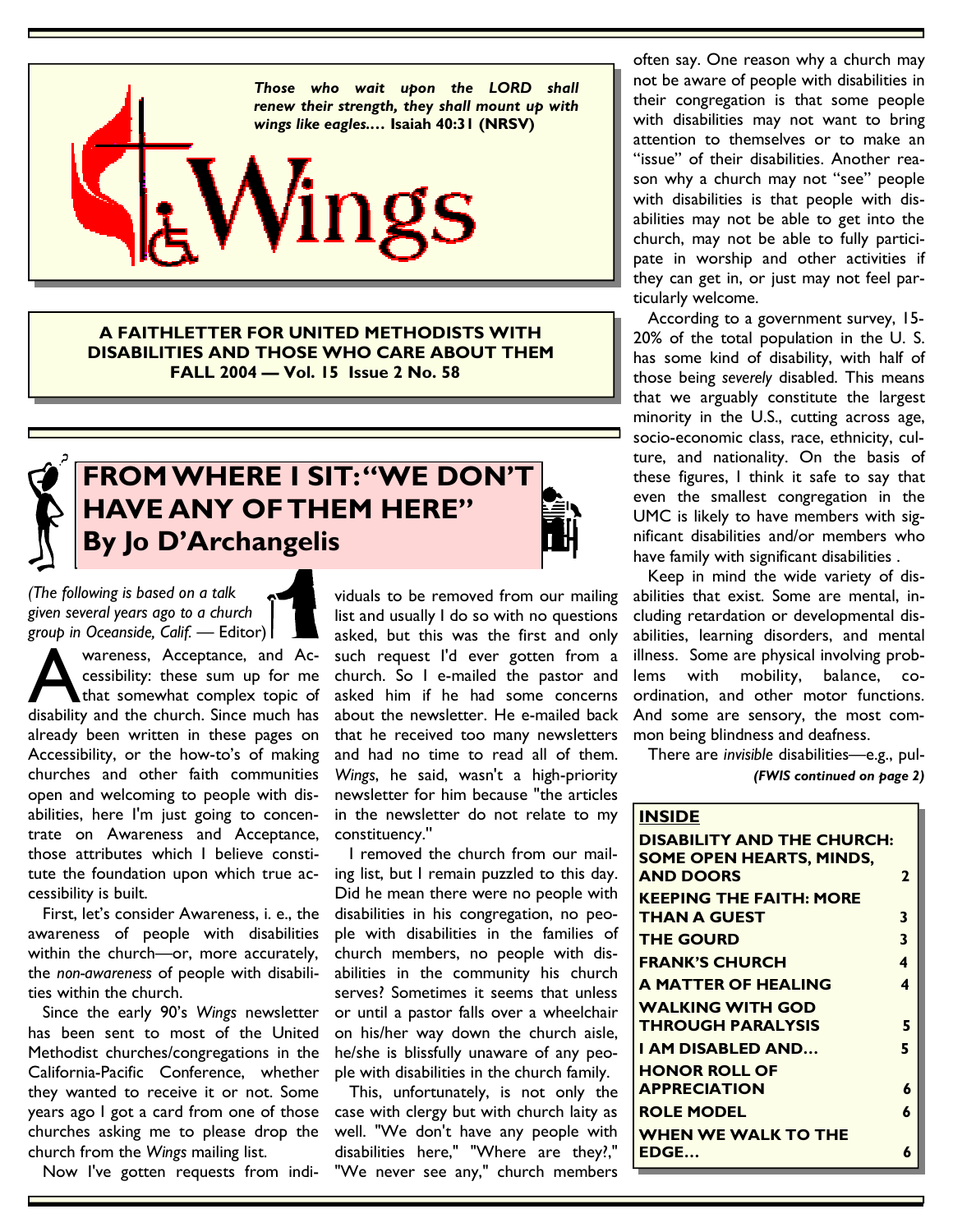## **DISABILITY AND THE CHURCH: SOME OPEN HEARTS, MINDS, AND DOORS**

 **S**ince [1999] John Robert Hillman, 39, who has Down's syndrome, has volunteered once a week at Vine Street Elementary School near Brandon, Miss. There he reads for two hours to the third-grade accelerated reader class and sometimes joins them on field trips. Hillman also volunteers at the afterschool program at St. Mark's [United Methodist] Church near Brandon, where his father is pastor. At the weekday program that serves about 25 children in kindergarten through fifth grade, Hillman helps with snacks, directs games in the gym and sometimes helps with homework. "It's an enjoyable experience for me to read to and work with the kids," says Hillman, who also volunteers at the vacation Bible school and every Sunday's "children's church" at St. Mark's. "When I was young, I loved having my family

read to me. Now I have the chance to do the same for other children."

#### **—Heather Peck Stahl— From** *Interpreter* **(Nov./Dec. 2000). Heather Peck Stahl, who lives in Nashville,**

**Tenn., is a free-lance writer and editor.** 

**A** teenager with cerebral palsy was able to speak for the first time recently with the help of a computer donated by The Life Center, a ministry of First United Methodist Church in Goshen, Ind. Dustin Stahl, 14, attends Goshen Middle School, where his teacher, Angie Balsley, saw him use the school's pocket computer to communicate during a field trip. She had no luck obtaining a grant to give Dustin his own device, but when a First UMC volunteer heard of the problem, the church's youths raised \$2200 to buy a computer. Ryan Kinel, a freshman at



**A** non-official, non-profit quarterly newsletter published for, by, and about United Methodist adults with disabling conditions

#### **Founder/Editor Computer Layout Graphic Design** Jo D'Archangelis

**Correspondence** Send all correspondence — including feedback, original writings, items from other sources, and changes of address — to Jo D'Archangelis, Editor, at **Mailing Address** 592 West Ammunition Road, Apt. 1 Fallbrook, CA 92028 **Telephone/Fax** [760] 723-2668 (please call before faxing) **E-Mail** jodarlis@aol.com

**E-Wings** Two e-mail versions of *Wings* are available for those with vision impairments and computer "reading" devices, those who have difficulty handling paper and print pages, those who live outside the USA, and those who just prefer computer viewing: (1.) A strictly e-mail version in unformatted text without graphics, and (2.) A formatted version with color graphics available to those able to open attached files in MSPublisher 2000 format. E-mail Jo D'Archangelis at jodarlis@aol.com to request either, or both, of these versions.

**Wings Online** Four issues of *Wings—*Fall 2002, Winter 2003, Spring 2003, and Summer 2003—in their entirety may be accessed at www.cal-pac-ccdm.org/. Selected articles from back issues of *Wings* 1995-98 may be accessed at www.mariposa-ministry.org.

**Donations** Most of the funding for *Wings'* publication and mailing comes from reader donations. There are no subscription fees. If you think *Wings* is worth it, please make a check or money order payable to the "Fallbrook United Methodist Church" (or "FUMC") and mark it "Wings Newsletter." Mail it to the church address below.

| <b>Basic Angel</b>   | $$6 - $14$    | <b>Major Angel</b> | $$15-$24$ |
|----------------------|---------------|--------------------|-----------|
| <b>Super Angel</b>   | $$25-$49$     | Mega Angel         | \$50-\$99 |
| <b>Awesome Angel</b> | \$100 or more |                    |           |

**Church Address** Fallbrook United Methodist Church 1844 Winterhaven Road Fallbrook, CA 92028 **Church Telephone** [760] 728-1472 **Church Fax** [760] 728-7433 **Church E-Mail** FUMC1887@tfb.com

Goshen High School who participated in the offering, said he felt compelled to help when he heard about Dustin's situation. "I'm not exactly sure why," he said. "Maybe it was God speaking to me."

#### **An Associated Press story from "Church In The News,"** *UM Review* **(May 21, 2004)**

**U**niversity United Methodist Church, on the campus of the University of Southern California, is in the midst of a \$300,000 handicap accessibility project which will make the church accessible for persons in wheelchairs. The project involves building a ramp on the exterior, redesigning the new entry area for a ramp to the sanctuary, and reconfiguring a restroom for accessibility. During the construction, services are being held outside on the USC campus. While there has been disruption of normal activities during the week for the church and those who work in the building, the result of the project (which was to be completed in August) will be something the congregation has wanted for over 20 years.

**Adapted from** *Cal-Pac Update***, the electronic newsletter of the California-Pacific Conference of the UMC (Aug. 6, 2004)**

#### *(FWIS continued from page 1)*

monary or cardiac problems which may limit activity, epilepsy or other seizure disorders, and even deafness which is often regarded as an "invisible disability'' since one's outward appearance gives no sign of it.

 Last but definitely not least, there are disabilities that come with aging; vision, hearing, or mobility may become more problematic as people get older. Certainly all congregations have some aging members with disabilities. And how many of them as they find they cannot navigate the steps, hear the sermon, or read the hymnal give up on coming to church altogether?

 So if someone should say to you, "We don't have people with disabilities in our church," ask them, "Why not? What is your church not doing?"

**(To be continued in the next issue)**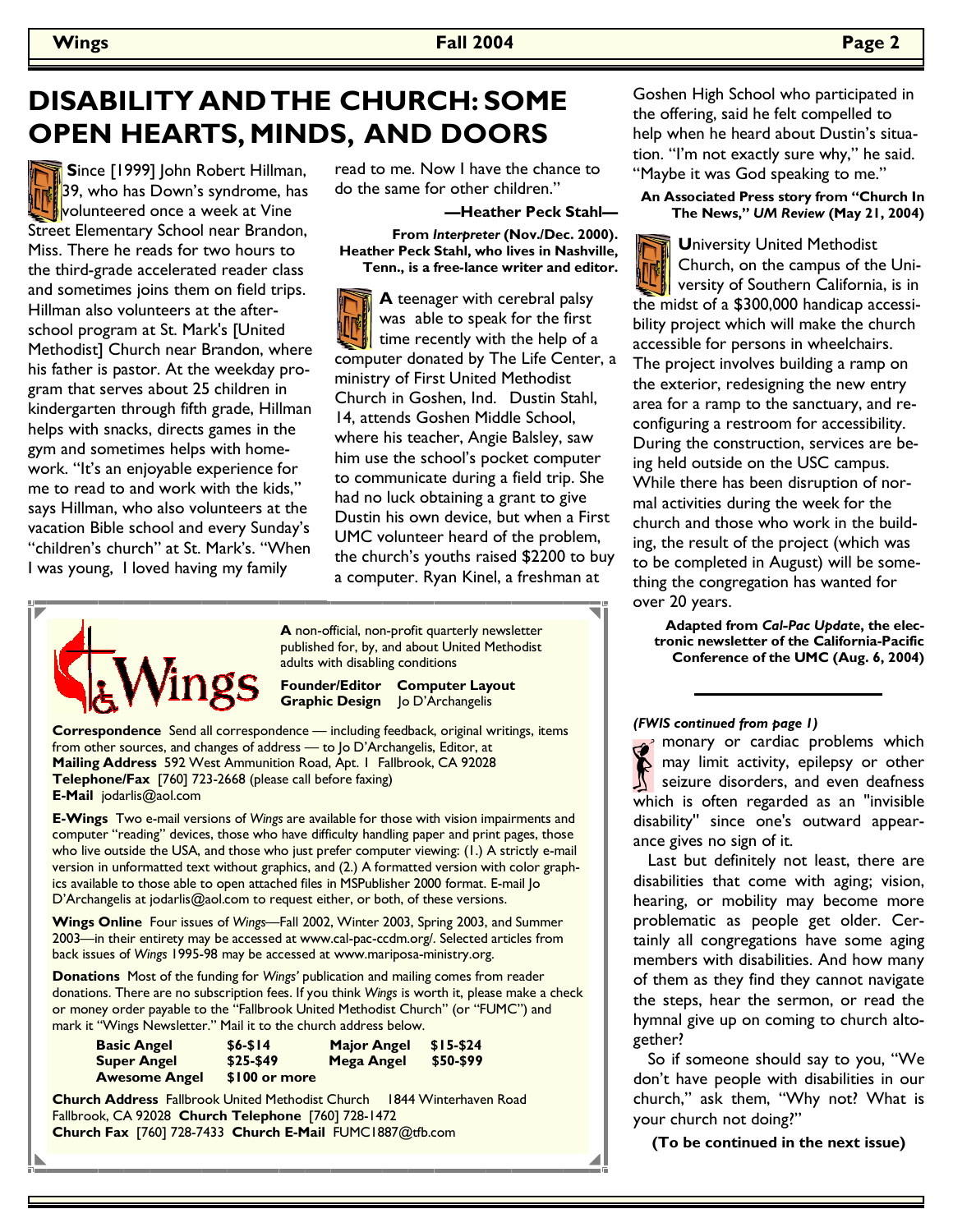## **KEEPING THE FAITH: MORE THAN A GUEST By Josie Byzek**

The Sterling Mont-that as a property, pastor of faith is a webyterian Church in Emlenton, Pa., says adversity." gomery, pastor of faith is a witness, and I express my faith the Nickleville Pres-by the way I live, by the way I deal with ue Sterling Mont- that as a pastor the way I express my

resurrection and transformation in life are integral parts of her faith journey and her ministry. "I don't mean in death, because I'm really

frustrated with people who say when you die then the deaf will hear, the lame will walk, and the blind will see."

 She says that kind of emphasis is not healthy—she even calls it sickness. "It totally says to those of us who are disabled that we don't have any worth until we're dead, and that our bodies must conform to society's standards of normalcy in order for us to be accepted. My faith says that Jesus accepts me for who I am and as I am, not with perfect legs...or a perfect figure like Barbie's."

She remembers the day she finally admitted she needed to use a wheelchair for her bilateral osteoarthritis—at the 1992 Presbyterian general assembly meeting in Baltimore, Md. The hotel her family stayed at kept offering her a wheelchair. "The more it was offered the more I refused. We were on our way to worship, and our son was 5 at the time. My husband was chasing him, and I was trying to keep up." She was 45 minutes late to service and burst into tears. "I couldn't go anymore. I just had to sit; the pain level was intense."

She bought a wheelchair not long after that and said using the chair was like getting her life back. "Suddenly I could keep up with everybody else. Actually I left them in my dust, and I learned I wasn't alone on that journey. But then people started judging me as having given up, and that was hard."

Montgomery even endured people questioning her faith—although not people in her congregation, who she says have always been supportive. "I don't know why people think they have a right to enter into my private life and make their judgment, but then I also realize

#### "We have to break the mold of what is understood as Christian community and rebuild it with disability being part of it from the ground up." -- Rev. Sue Sterling Montgomery --

set aside the scriptures dealing with disability and healing. "As a pastor, I believe scripture is the heart and core of the word of God, and in the Presbyterian church the scripture is central," she says. "Therefore if it's in the scripture, people are going to have to struggle with it."

Her issue isn't with what scripture says anyway, but how it has been interpreted over the years, and that's changing. "People who have lived with disability and who have listened to the church for decades and centuries are now say-

ing to the church, No! There is another set of lenses to look at scripture by look at the scriptures through the lenses of those of us who have the disability," she says. "Hear us, hear our experiences, hear our life stories, and hear how God is working through us."

In the past few decades Christianity has

made great inroads toward incorporating people who traditionally have been kept out of fully participating in their churches, but it still has

...[Unlike some] Montgomery doesn't quite a way to go when it comes to wheelchair users.

> For example, Montgomery says churches that welcome wheelchair users give themselves hearty slaps on the back, "but being welcomed still leaves me as a guest. There has to be more. We have to break the mold of what is understood as Christian community and rebuild it with disability being part of it from the ground up. We can't build the community and then say, 'Welcome, now you're an invited guest.'"

> > **Excerpted with permission from** *New Mobility* **(Dec. 2002)**



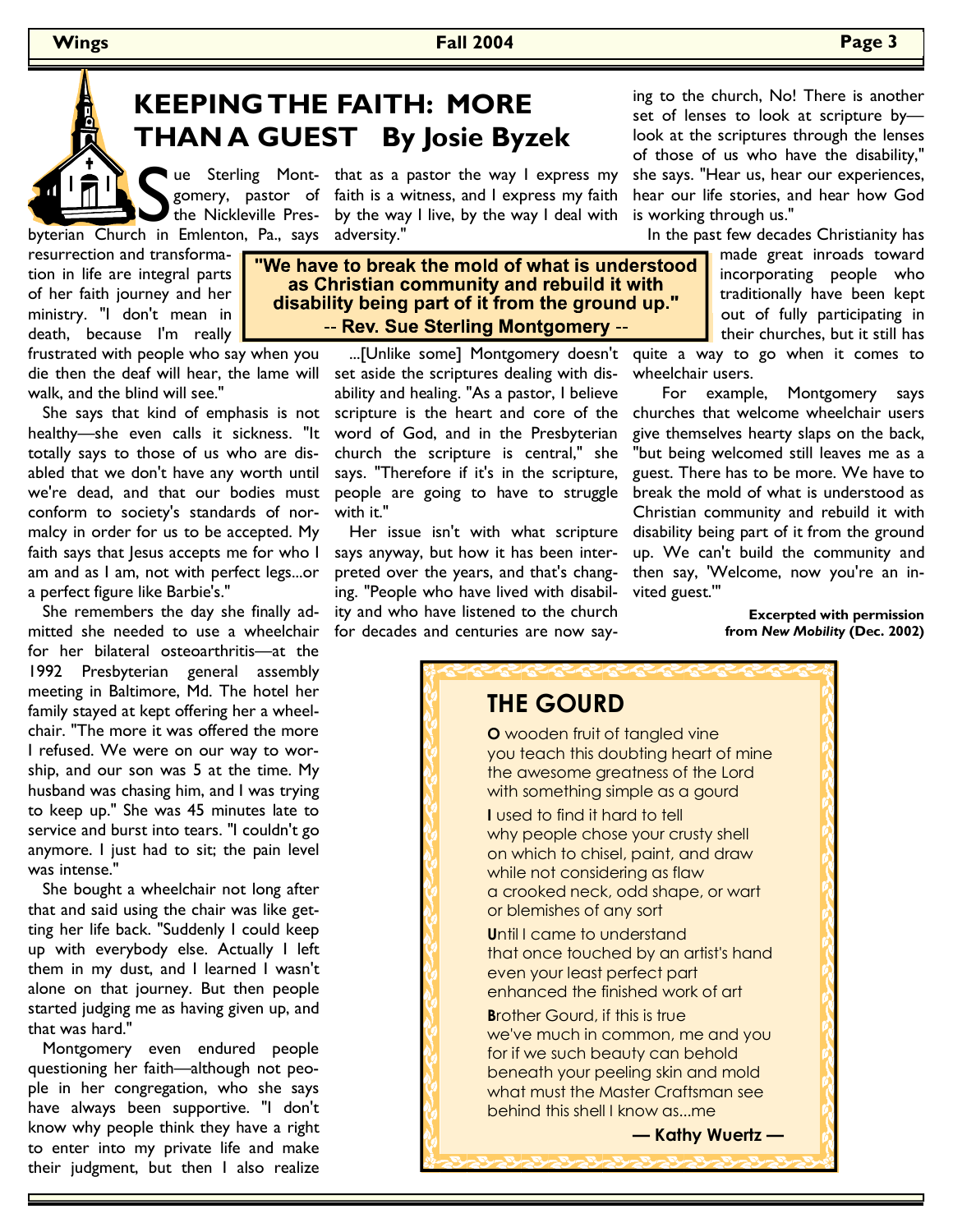

### **FRANK'S CHURCH By Wallace Ward**

few years ago Frank began to worship at our church. He had been in institu- $\Delta$  tions for most of his life and was then living in a special home for the disabled. He hardly uttered a word but seemed to enjoy the worship services.

 One Christmas he and three friends from the same home came to our church's Christmas tea. During the service that followed, the caregivers came to pick up Frank and his friends. The friends went willingly, but Frank would not move and held his hands together, as in prayer. I offered a blessing, and he then left willingly.

 On the last Sunday of Frank's life he chose to sit with me during a Holy Communion service. When it was time to go to the Lord's table, I took Frank's hand and we received bread and wine together. Frank taught me about simple faith and God's allinclusive love.

**From** *The Upper Room* **(Jan./Feb. 2000)**



### **A MATTER OF HEALING By Tom Gray**

 *There were two blind men sitting by the roadside. When they heard that Je sus was passing by, they shouted, "Lord, have mercy on us, Son of David!" The crowd sternly ordered them to be quiet; but they shouted even more* 

*loudly, "Have mercy on us, Lord, Son of David!" —* Matthew 20:30-31 (NRSV) *The blind and the lame came to him in the temple, and he cured them. —* Matthew 21:14 (NRSV)

F rom a New Covenant standpoint,<br>healing was more than physical,<br>more than a casting out of demons;<br>it was also restorative. In a society where healing was more than physical, more than a casting out of demons; it was also restorative. In a society where people received their "place," their standing in society, and their self-esteem from how others looked upon and treated them, healing also meant being restored, honored, and respected within some societal framework. I think the same could be said even today.

 Although we acknowledge that all humanity is "made in God's image," we have a hard time acknowledging that children born with alcohol or crack addiction, with spina bifida, Down's Syndrome, or with a mental illness that doesn't surface until they are in their 20's as being made in God's image too. These people also are to be accepted, restored, respected, honored, loved, and empowered, no less than those of us who think we are without any form of impairment.

 Can you imagine the dialogue when Jesus invited those who were lame and blind into the temple? I can just see those who were blind feeling their way along the walls, exclaiming, "so this is what the inside of the temple 'looks' like!" Or those who were lame remarking as they were carried in, "Wow! I had no idea it was so beautiful in here!"

 They had finally been allowed, invited, into the kingdom of God. Whether or

not Jesus h e a l e d t h e m physically, he loved,

who ordered the blind men to be quiet.

take place.

ability to not only see but respect, honor, and love into our kingdom society those that "the crowd" devalues. Then and only then will healing

 My prayer is that we be part of the kingdom that is at hand and the foreshadow of the kingdom that is to come. I pray that we be a people of shalom. I pray that we allow God to put to death our old value system and allow God to resurrect in us a new society, one where there is no Greek, no Jew, no male, no female, no slave, no free, no able-bodied, no disabled, no one that is beyond the acceptance and grace of God.

**Abridged and adapted from Tom Gray's website www.n2clay.com. Gray, a potter by profession living in North Carolina, has a young son with cerebral palsy.**

## It is time we as the Body of Christ today... stop counting ourselves among the crowd

honored, and respected them enough to invite them where they had never been before, inside his Father's house. In so doing, he restored them societally as well. They were accepted and honored within the framework of a new society, a society that Jesus was building. Remember, prior to this the "afflicted" were not allowed into the temple.

 This raises the question: Who is in need of healing? In a "civilized" society capable of enacting the Americans with Disabilities Act, is there more to healing, acceptance, and honoring than creating curbcuts, braille signage, ramps, and handicapped parking places? I suggest there is—much more.

 Jesus' invitation of those who were blind and lame into the temple was an

 They now had a people group from whom they received their sense of worth, their sense of "place." They were valued not by what they could or could not do but just because they existed as children of God, brothers and sisters of Christ. They were seen through the eyes of the Holy Spirit within the existing body of Christ.

 In a sense, the body of Christ was healed as well. The members of the body were required to put aside their preconceived notions of what and whom the kingdom of God was made up. Their old concepts of acceptance, of societal honor had to die and be resurrected as the capacity to see value in all of God's created people.

 "The kingdom of God is at hand" proclaimed both John the Baptist and Jesus. It is time we as the body of Christ today acknowledge this "kingdom-nowness" and stop counting ourselves among the crowd who ordered the blind men to be quiet. It is time for us to seek healing for

> ourselves and ask that God give us the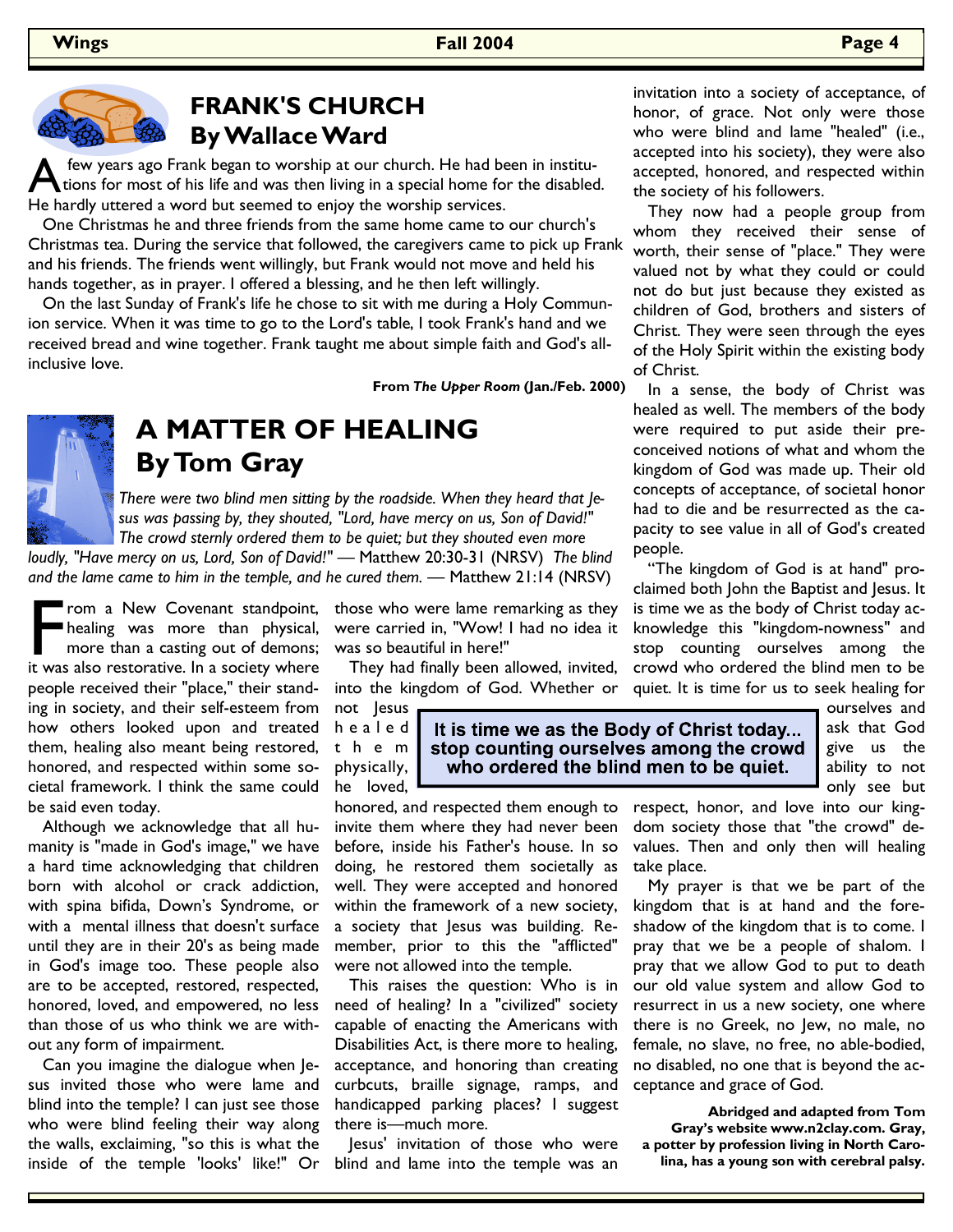## **WALKING WITH GOD THROUGH PARALYSIS By Pamela Hale**

For the first 12 years of his life, Rich-<br>
ard Daggett was an average boy<br>
who loved playing sports, riding his<br>
bicycle, and playing with his father's golf ard Daggett was an average boy who loved playing sports, riding his equipment. "I never really excelled at team sports," says Daggett, who lives in Downey [Calif.]. "I did, however, enjoy

track and field events. I was a very good runner, and could hurdle and long jump pretty well for my age. My favorite sports activities were roller skating and bicycling."

 But more than anything, Daggett, now 63, loved to travel with his family. "Our family had always liked to go camping," says Daggett. "What I enjoyed most about traveling was seeing so many beautiful things." All aboard, with trailer in tow, the family would travel the United States. "Many times we wanted to go to a certain place and we would deviate and say, 'Let's see where this road goes,'" he says.

 After a few years, Daggett's life took a dramatic change. One morning, soon after his 13th birthday, he awoke in agonizing pain. "I really didn't know what it was. I just knew I was in a lot of discomfort," he recalls. "It was mostly bone aching. I had no other symptoms. When I bent forward it would really hurt."

 After several medical tests the diagnosis came: He had polio. Within days, the active teenager, who still didn't understand the seriousness of his condition, was completely paralyzed. "I don't remember having any fear. I was apprehensive, of course, and I knew they were doing some kind of procedure on me," he says, speaking about having a tracheotomy. "Psychologically it wasn't so tough because I didn't really know what it was. I just thought I'd get better and that I'd be back to school soon."

 Unfortunately, that was not what happened. Daggett would never return to school the same. "I knew I was paralyzed at the time, but it took about six weeks

before I really had a clear concept that this was going to be a long-term struggle," says Daggett. "I never had a fear that I was going to die, which is something that could have happened." ...

 One thing that helped Daggett through his struggle was his membership

"God, I believe, is a very loving God. I don't believe this was any kind of punishment... think that my vision of God is somebody who is compelling me to go out and help other people." -- Richard Daggett --

> in Downey United Methodist Church, which he joined at age 10 in 1951. Since then, he has remained an ever-present, ever-participating parishioner. "I was brought up in the church. It's a very welcoming, encouraging atmosphere," he says. "I depend on that. It would be very difficult if someone said you can't associate with those people anymore."

> ...Along with serving as Downey United Methodist's historian and on the [California-Pacific] Conference Commission on Archives and History, Daggett gives his time at Rancho Los Amigos National Rehabilitation Center in Downey, where he was treated for polio as a child. He also leads a polio survivors group that meets at the hospital.

> "I didn't have the stamina to work at a full-time job so I volunteered. I think we are put here on this earth to help others," he says. "I sympathize with people who are feeling down, but if you are always feeling down you have to do

something to get out of the 'woe is me' attitude."

 He credits his parents, who both died in 2003, with building up his self-esteem, his confidence, and his faith in God. "I've been with my parents since I was born. [Polio] was probably a lot more stressful for my parents than for me," he says. "I think my attitude toward what was going on was helped a lot by my parents. They never said, 'Poor little Richard.' They taught me to face life and get on with it."

Although many of his dreams have

never materialized, Daggett continues to live and serve. "There are many things I'd like to have done: build my own house, get married, have kids," he says. "Socially my disability

was tough."

 Despite the disease, Daggett has remained faithful to God, his church and community. "God, I believe, is a very loving God. I don't believe this was any kind of punishment," he says. "I think that my vision of God is somebody who is compelling me to go out and help other people."...

 According to Daggett, his strength comes from helping others and from serving God. "I don't want people to get the impression that everything is rosecolored glasses. Everybody has trouble, but it's a part of life," he says. "I am a person who has a disability, but I am not the disability," he says. "I would like to think I'm a nice person. Just one of several billion people on this planet going down their path."

**Abridged from a reprint in the** *Rancho Los Amigos Post Polio Support Group Newsletter* **(July 2004); originally published in the Long Beach, Calif.** *Press-Telegram* **(April 23, 2004).** 

# I Am Disabled And… LORD, your prophet says that in the restoration you will gather

those who have been cast off and those who are mobility impaired and will make of them the faithful and abiding ones from whom a strong nation will come and that we will all walk in your name forever and ever.

> **Affirmation #10 based upon Micah 4:5-7 (NRSV) by Ken Tittle and Mariposa Ministry and Mariposa Online.**